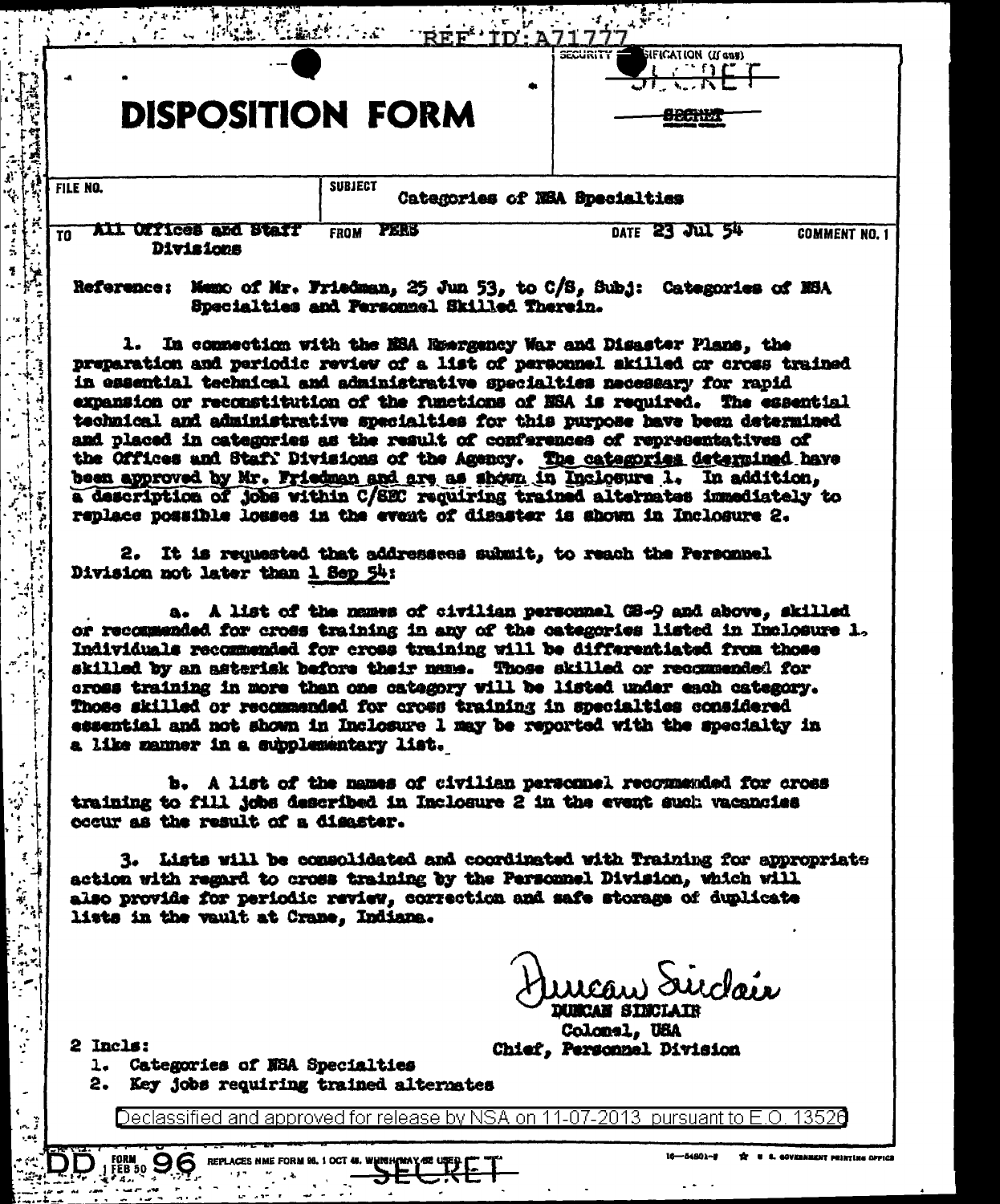

#### **MACHINES**

### RELAY & PUNCHED CARD

I Design

- II Utilization
- **III Maintenance**

# **ELECTRONIC**

I Design

II Utilization

**III Maintenance** 

CRYPTO-EQUIPMENT

I Design

**III Modification** 

II Production

IV Repair & Maintenance

IV Radio Fingerprinting

V Morse Operator Analysis

VII Radio Telephone Tran-

**VI Direction Finding** 

**scriber** 

# TRAFFIC & TRANSMISSION-SECURITY **ANALYSIS**

I Traffic Analyst

a. Call-Sign Reconstruction

- **b.** Net Reconstruction & O/B
- II Intelligence Analyst

III Radio Teletype Analyst

METRO

- I Weather Cryptanalyst
- II Pro Forma
- III Weather Intelligence Analyst

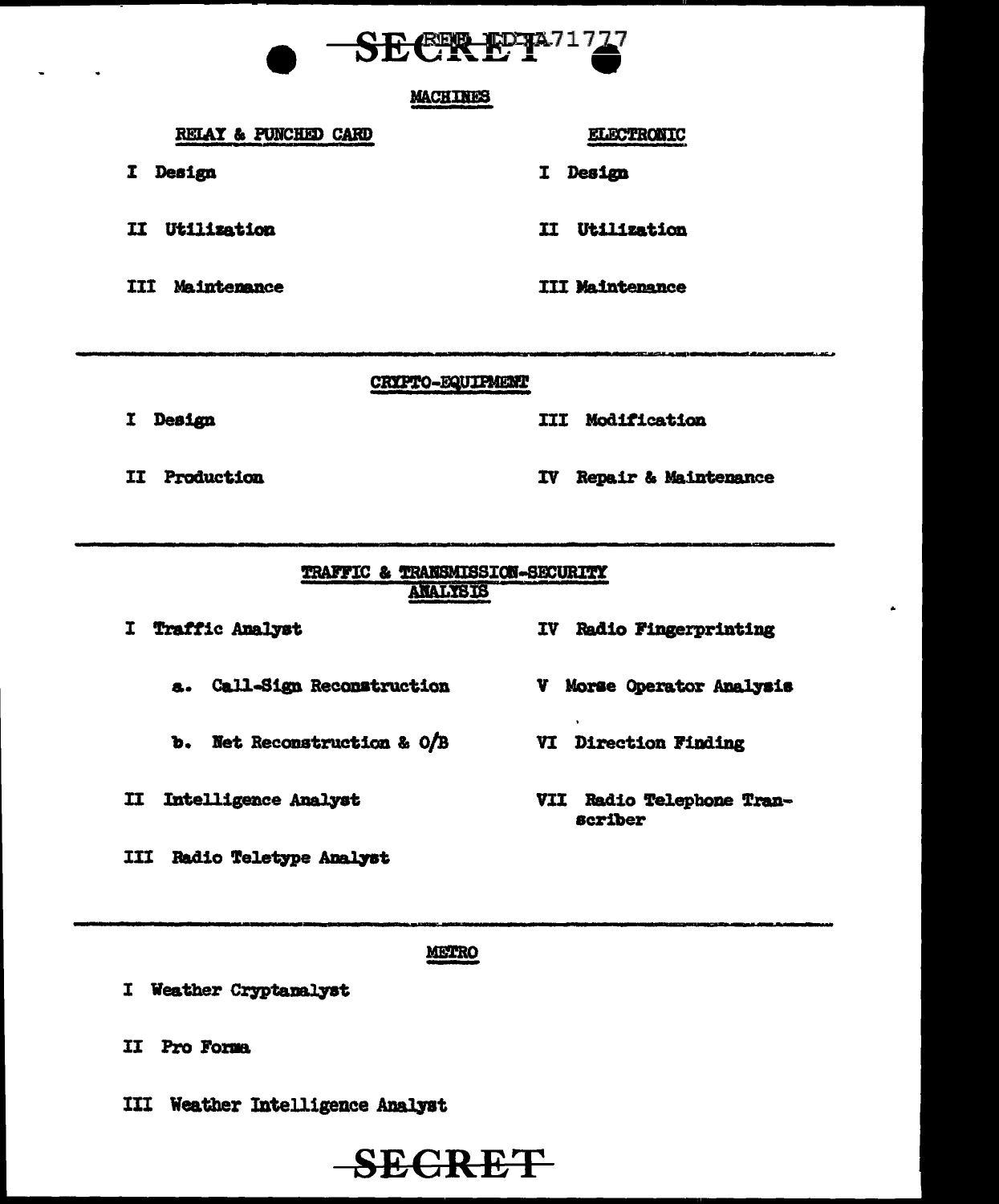

I Intercept Facilities

# III Signal Analysis

II Intercept Control

IV Intercept Equipment (Design & Construction)

# CRYPTO-MATERIAL

- I Preparation (Including Specifications)
- II Reproduction
- III Distribution

#### CRYPTO-MATERIAL-PRODUCTION EQUIPMENT

- I Letter Check Equipment
- II Tape Production & Checking
- III Hagelin Setup Generation
- IV Rotor Wiring & Checking

# **COMMUNICATIONS**

I Planning

#### **SECURITY**

- I Physical Security Specialist
- **III Interrogation Technicians**
- **II Personnel Security Analysts**
- IV Investigator

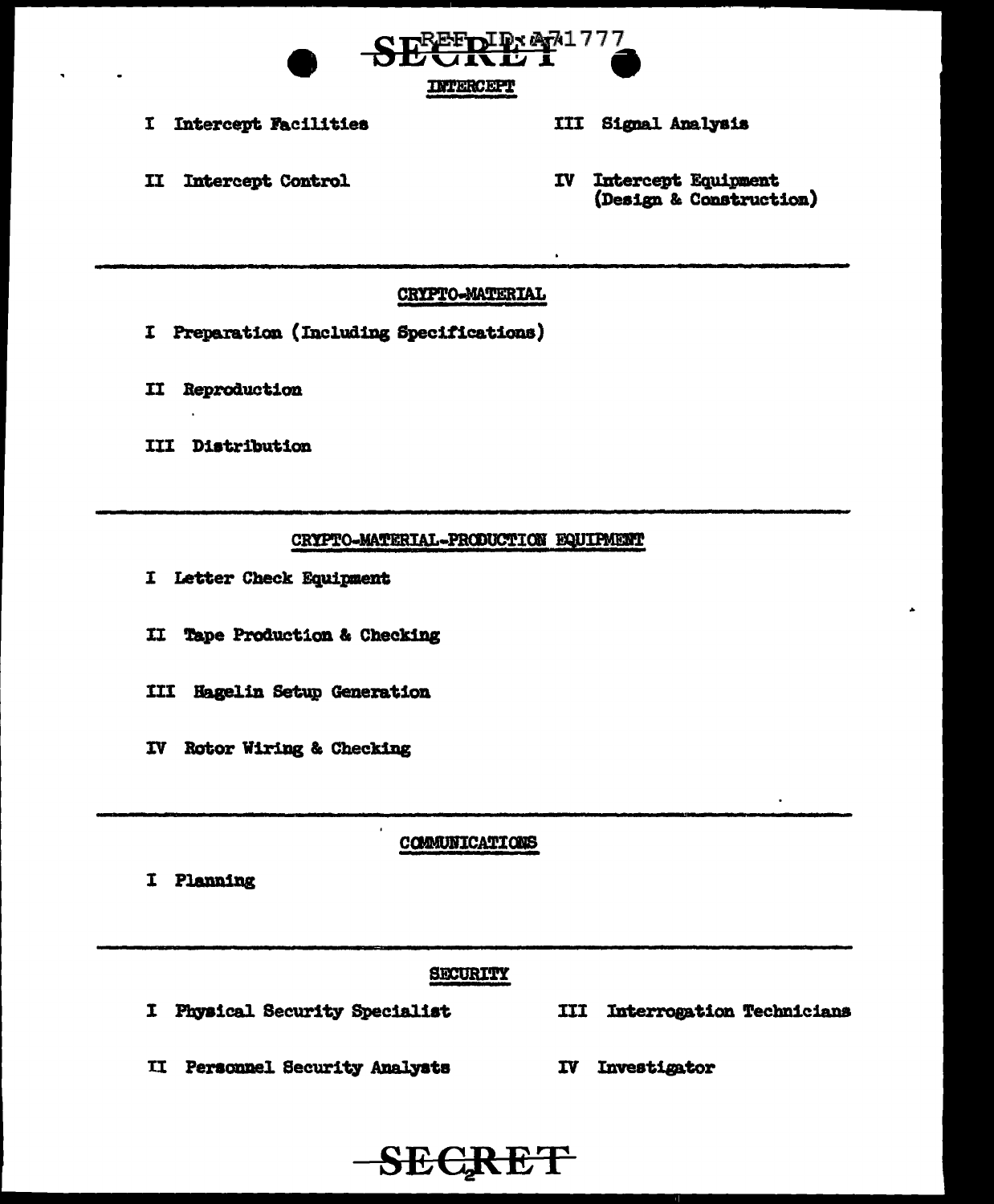I Librarianship II Documentation (Information Control)

**III Information Specialist** 

IV Geographers

Y Intelligence Reporter

VI Cryptomath

777

VII Key Studies

VIII COMSEC Procedures Specialist

#### CRYPTO-SYSTEMS

MISCELLANEOUS

- I Wired Wheel & Selector
- II Teletype Cipher Machines

III Hagelin (with letters after each name as follows)

- a. Letter Subtractor
- b. B-211
- IV Ciphony & Cifax
- V Kay Studies
- VI Book Breaking (a, b, c, d, etc., indicating language group)
- VII Depth Readers

VIII Substitution Systems

IX Transposition Systems (with letters after each name as follows)

SECRET  $\overline{\mathbf{3}}$ 

a. Mono Nome-Dinome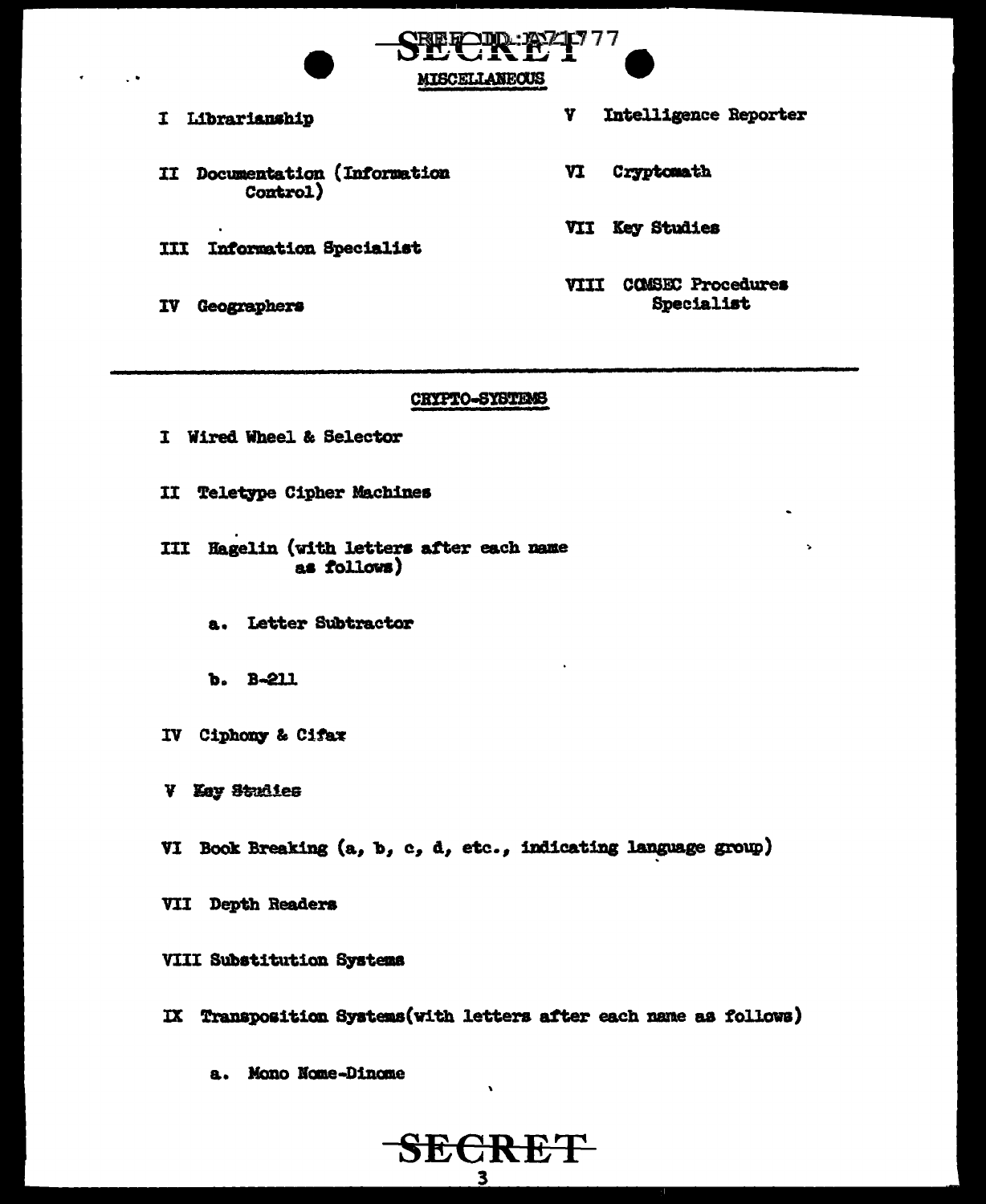

Š,

- b. Flat Strips
- c. Others
- X Minor Systems (for example: Call sign reconstruction;<br>network reconstruction)
- I Crypto-Chemical Officer
- II Document Identification Specialist
- **III Document Reconstruction**
- IV Diebold Operator

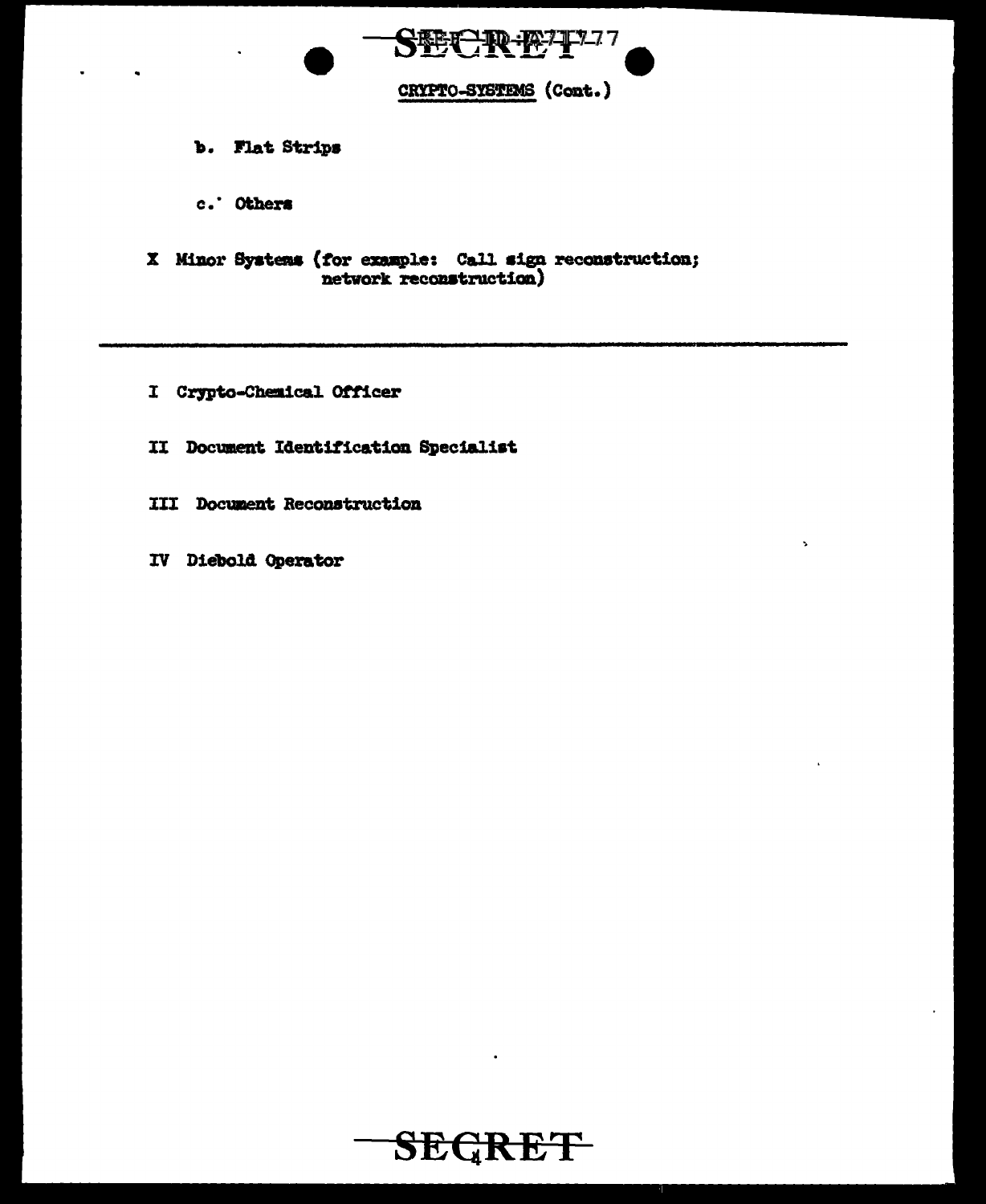| <u>Orgn.</u> | Job No. | Grade       | Title                                                             | <b>Description</b>                                                                                                                                                                                                                    |
|--------------|---------|-------------|-------------------------------------------------------------------|---------------------------------------------------------------------------------------------------------------------------------------------------------------------------------------------------------------------------------------|
| 41           | 2375    | GS-15       | Supervisory<br>Planning<br>Analyst<br>(Communications)            | Directs, coordinates, and super-<br>vises the conduct of technical<br>analysis and evaluation studies<br>to determine the over-all security<br>against cryptoanalysis, traffic<br>analysis, interception, and<br>imitative deception. |
| 41           | 4209    | GS-11       | Supervisory<br><b>Traffic</b><br>Analyst                          | Coordinates and supervises the<br>evaluation of reports of vio-<br>lations of communications pro-<br>cedures and suspected compromises<br>resulting from improper use of<br>crypto-equipment and/or material.                         |
| 41           | 3038    | <b>06-7</b> | Supervisory<br>Cryptenalytic<br><b>Aide</b>                       | Plans, directs, and reviews work<br>of subordinates engaged in eval-<br>uating reports of communication<br>procedure violations and suspected<br>compromises resulting from improper<br>use of crypto-equipment and/or<br>material.   |
| 41           | 3659    | $08 - 13$   | Supervisory<br>Communication<br><b>Specialist</b><br>(Procedures) | Directs, coordinates, and super-<br>vises the formulation and pro-<br>mulgation of policies and pro-<br>cedures pertaining to communi-<br>cation security.                                                                            |
| 41           |         |             | Project Director                                                  | Coordinates and supervises the<br>formulation and promulgation of<br>policies and procedures pertain-<br>ing to communication security.                                                                                               |
| 41           | 4188    | GS-14       | Cryptanalyst                                                      | Directs research to insure that<br>the greatest practicable<br>security is afforded by U.S. -<br>used cryptosystems against crypt-<br>analysis and traffic analysis.                                                                  |
| 41           | 3028    | 03-12       | Supervisory<br>Cryptanalyst                                       | Supervises and conducts research<br>to insure that the greatest<br>practicable security is afforded<br>by U.S. - used cryptosystems<br>against cryptanalysis and traffic<br>analysis.                                                 |
| 41           | 3029    | $C5 - 11$   | Cryptanalyst                                                      | Conducts research to insure that<br>the greatest practicable security<br>is afforded by U.S. - used crypto-<br>systems against cryptanalysis and<br>traffic analysis.                                                                 |

 $\frac{1}{2}$  and grade in process of being<br>established by survey. Information will<br>be provided later.<br> $SECRET$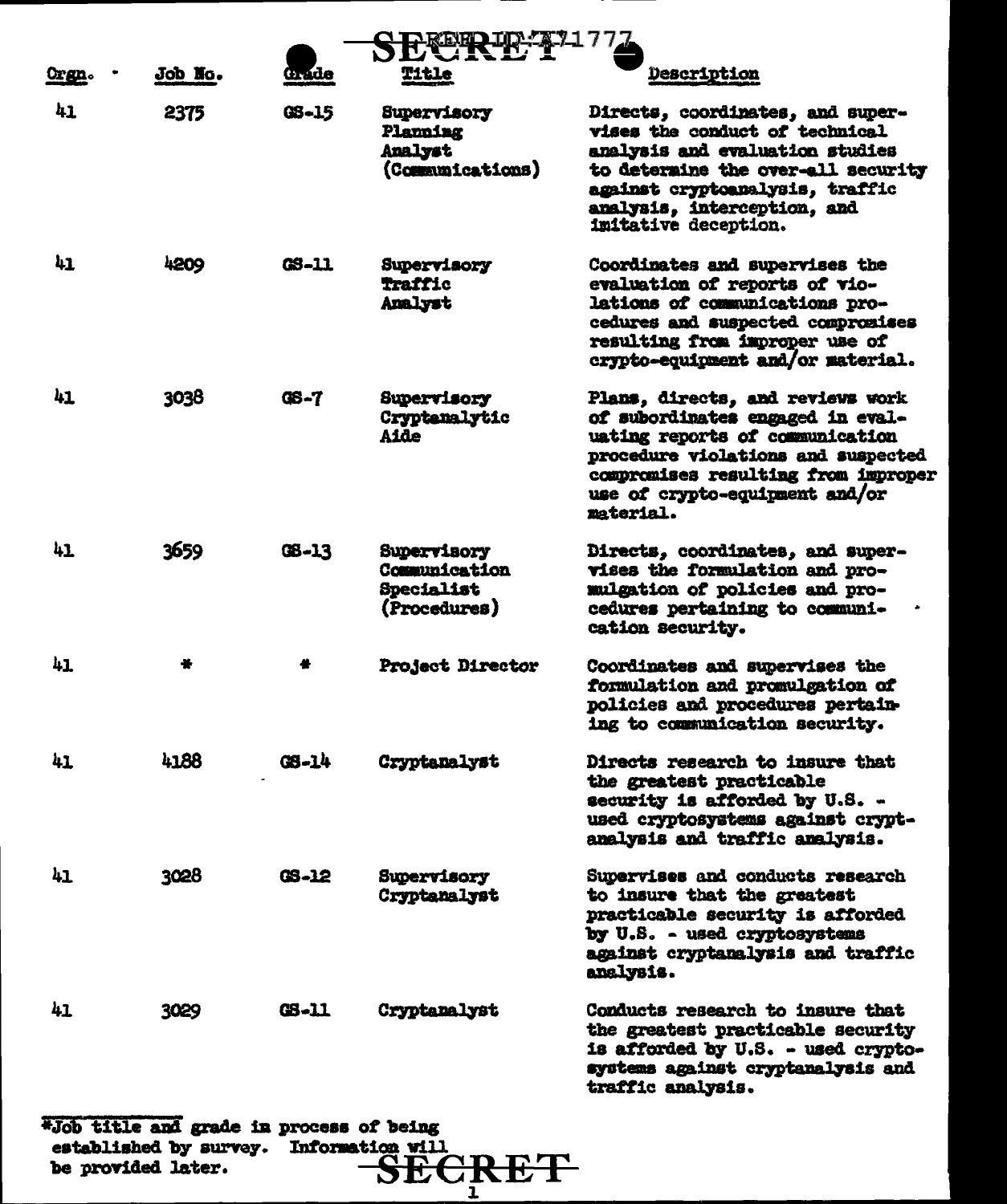| Orgn.               | Job No. | Grade        | Title                                                                           | <b>Description</b>                                                                                                                                                                                                                                                                          |  |
|---------------------|---------|--------------|---------------------------------------------------------------------------------|---------------------------------------------------------------------------------------------------------------------------------------------------------------------------------------------------------------------------------------------------------------------------------------------|--|
| 41                  | 3030    | <b>08-9</b>  | Cryptanalyst                                                                    | Conducts research to insure that<br>the greatest practicable security<br>is afforded by U.S. - used crypto-<br>systems against cryptenalysis<br>and traffic analysis.                                                                                                                       |  |
| 41                  | 2776    | $08 - 9$     | <b>Supervisory</b><br>Traffic<br>Analyst                                        | Supervises and coordinates the<br>conduct of traffic analysis studies<br>of U.S. communications to insure<br>that communication practices and<br>procedures afford the greatest<br>practicable security against<br>foreign traffic analysis.                                                |  |
| 42                  | 2255    | $08 - 15$    | Supervisory<br>Eagineer (General)                                               | Chief, Crypto-Engineering Division.                                                                                                                                                                                                                                                         |  |
| 42                  | 3998    | <b>08-9</b>  | General Supply<br>Officer                                                       | Plans, directs and coordinates<br>the supply activities for Crypto-<br>Engineering Division.                                                                                                                                                                                                |  |
| 42                  | 3939    | <b>GB-12</b> | Supervisory<br>Production<br>Specialist (Comm.)                                 | As Chief of the Elements Branch<br>exercises administrative and<br>technical supervision over approx-<br>imately 325-375 employees engaged<br>in the production and testing of<br>keying elements for specialized<br>equipment used by the Armed Porces<br>and certain government agencies. |  |
| 42                  | 3937    | <b>WBS-8</b> | Production<br>Machine Operator<br>General Foreman                               | To serve as General Foreman over<br>80-250 positions in the accomplish-<br>ment of the Tape Section, achiev-<br>ing goals through coordination<br>of several individual activities<br>supervised by subordinate super-<br>visory personnel.                                                 |  |
| 42<br>$\pmb{\cdot}$ | 3698    | $08 - 12$    | <b>Supervisory</b><br>Communications<br><b>Equipment Main-</b><br>tenance       | Responsible for the installation<br>and maintenance of Cryptographic,<br>Communications and Key Producing<br>Equipments.                                                                                                                                                                    |  |
| 42                  | 3553-A  | WBS-12-2     | Communications<br>Equipment Installer<br>and Repairer<br><b>General Foreman</b> | Supervises the Installation,<br>Maintenance, Repair and Modi-<br>fication of Electronic Communi-<br>cations and Key Producing Equip-<br>ments.                                                                                                                                              |  |



 $\mathcal{L}$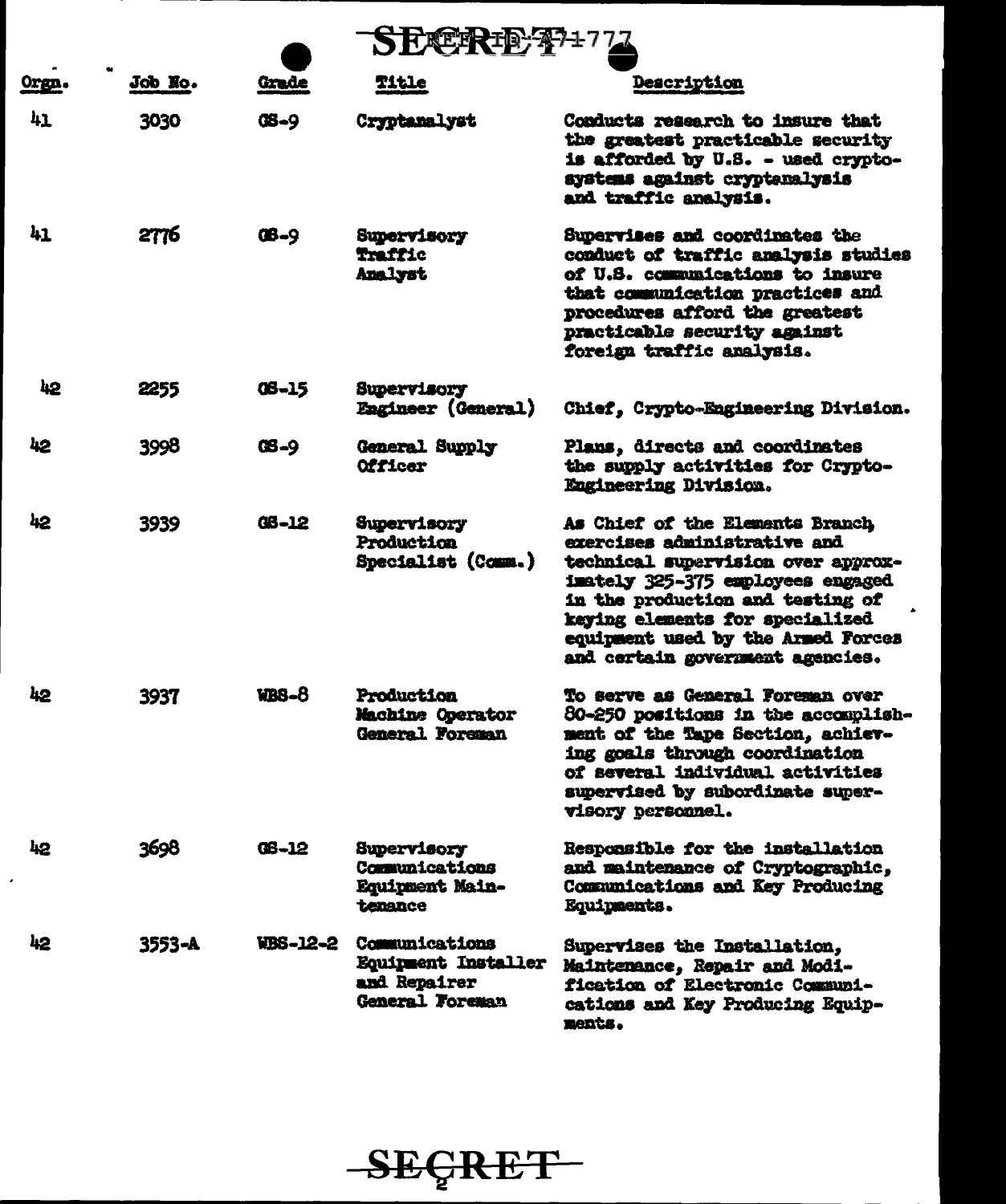| Orgn. | Job No.    | Grade        | Title                                                     |                            |                      | Description |                                                                                                                                                             |                                                                       |
|-------|------------|--------------|-----------------------------------------------------------|----------------------------|----------------------|-------------|-------------------------------------------------------------------------------------------------------------------------------------------------------------|-----------------------------------------------------------------------|
| 42    | $3555 - A$ | WB8-9-2      | Communications<br>and Repairer<br><b>Foreman</b>          | <b>Equipment Installer</b> |                      |             | Is responsible for planning,<br>training, checking and direct-<br>ing the work of approximately<br>2-12 Electronic Technicians.                             |                                                                       |
| 42    | 4581       | HBS-9-2      | Communications<br>and Repairer,<br><b>Foreman</b>         | <b>Equipment Installer</b> |                      |             | Is responsible for planning,<br>training, checking and direct-<br>ing the work of approximately<br>2-12 Communications Equipment<br>Installer and Repairer. |                                                                       |
| 42    | 4696       | <b>WB-11</b> | Communication<br><b>Equipment Inspector</b>               |                            | standards.           |             | Inspects finished rotors to<br>insure they meet established                                                                                                 |                                                                       |
| 42    | 3711       | WB-19        | <b>Communications</b><br>and Repairer                     | <b>Equipment Installer</b> | the Agency.          |             | modifies teletype equipment,<br>electro communication and key<br>producing equipment peculiar to                                                            | Installs, repairs, overbauls and                                      |
| 42    | 3710       | <b>WB-18</b> |                                                           | ĸ                          | n                    | n           |                                                                                                                                                             | n                                                                     |
| 42    | 3709       | <b>VB-15</b> |                                                           | n                          |                      | w           | ĸ                                                                                                                                                           |                                                                       |
| 42    | 1795       | WB-12        |                                                           |                            | n                    |             | 體                                                                                                                                                           | ×                                                                     |
| 43    | 2626       | $05 - 13$    | <b>Supervisory</b><br>Communications<br><b>Specialist</b> |                            |                      |             | of the Crypto-Aids Division.                                                                                                                                | Asst. Chief, supervising manage-<br>ment and technical responsibility |
| 43    | 2673       | <b>CS-11</b> |                                                           | Ħ                          | Division mission.    |             | requirements, coordinating<br>planning and development of                                                                                                   | Controls operational reserve and                                      |
| 43    | 2674       | $08 - 9$     | <b>Production</b><br>Specialist                           |                            | Agency requirements. |             | Schedules production to meet                                                                                                                                |                                                                       |
| 43    | 2688       | $OS - 9$     | Communications<br><b>Specialist</b>                       |                            | for Crypto-material. |             | Reviews and analyzes requests                                                                                                                               |                                                                       |
| 43    | 2684       | GS-7         | Communications<br><b>Assistant</b>                        |                            |                      |             | Assists in analyzing joint and<br>combined Crypto-requirements.                                                                                             |                                                                       |
| 43    | 2690       | GS-12        | <b>Supervisory</b><br>Communication<br>Specialist         |                            | Crypto-material.     |             | Branch Chief, responsible for<br>operation in the preparation of                                                                                            | the administrative and technical                                      |

 $\sim$ 

 $\bullet$ 



 $\sim$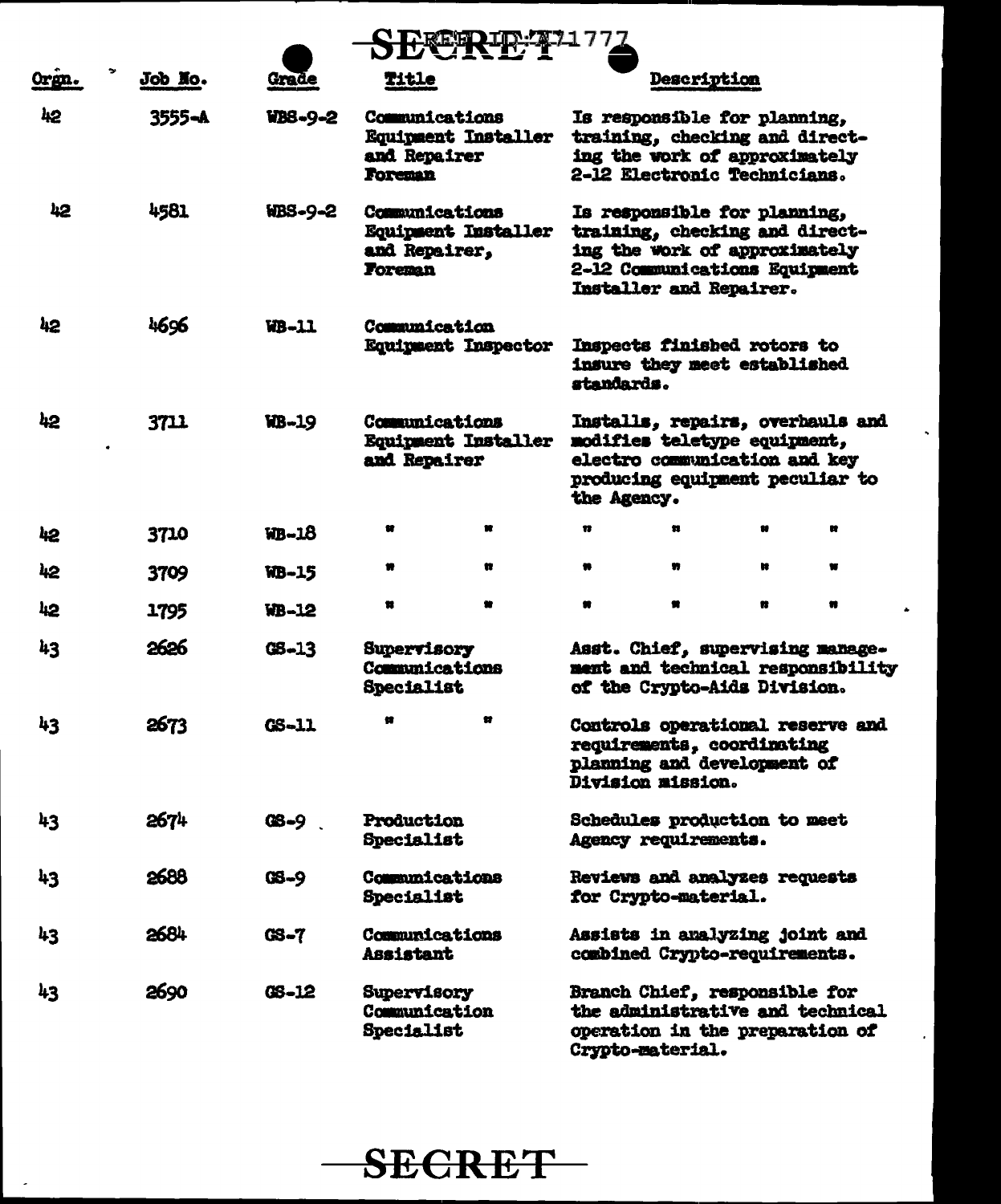| <b>SB转日</b>  |         |             |                                                               |                                                                                                                                         |
|--------------|---------|-------------|---------------------------------------------------------------|-----------------------------------------------------------------------------------------------------------------------------------------|
| <u>Orgn.</u> | Job No. | Grade       | Title                                                         | <b>Description</b>                                                                                                                      |
| 43           | 4147    | $08 - 11$   | Cryptographic<br>Procedure<br>Specialist                      | Chief, Compilation and Scheduling<br>Section, preparing material for<br>publication                                                     |
| 43           | 4148    | <b>08-7</b> | <b>Supervisory</b><br>Cryptographic Pro-<br>cedures Assistant | Asst. Chief, assigning duties to<br>perform section mission.                                                                            |
| 43           | 2619    | 06-7        | <b>Cryptographic</b><br><b>Assistant</b>                      | Compiles, writes, and edits mater-<br>ial for publication for issuance<br>to holders.                                                   |
| 43           | 2620    | <b>08-7</b> |                                                               | Compiles, writes, and edits mater-<br>ial for publication of Ciphony<br>system.                                                         |
| 43           | 1753    | GS-5        | Cryptographic<br><b>Clerk</b>                                 | Prepares checks and proofreads<br>material pertaining to Crypto-<br>graphic systems                                                     |
| 43           | 2622    | $08 - 4$    |                                                               | Prepares viring diagrams and<br>operates cryptographic machines.                                                                        |
| 43           | 2471    | GS-11       | Tabulating Equip-<br>ment Supervisor<br>(Communications)      | <b>Head of the Machine Processing</b><br>Section, planning methods to<br>produce maximum efficiency in<br>meeting production schedules. |
| 43           | 5009    | GB-9        | Tabulation Project<br>Planner (Comm.)                         | Senior project planner, perform-<br>ing technical work in developing<br>methods of machine production.                                  |
| 43           | 5008    | GS-7        | Tabulation Project<br>Planner (Comm.)                         | Performs technical work in<br>developing operations involved in<br>electro-mechanical equipment.                                        |
| 43           | 5007    | $0S - 7$    | Tabulating Equip-<br>ment Operation<br>Supervisor (Comm.)     | Shift supervisor, planning and<br>directing military and civilian<br>machine operators.                                                 |
| 43           | 2508    | 08-6        | Tabulating Equip-<br>ment Operation<br>Supervisor (Comm.)     | Alternate Shift Supervisor of<br>the tabulating unit.                                                                                   |
| 43           | 1287    | QS-5        | ×                                                             | Supervises and directs a group<br>of subordinates processing<br>machine cryptographic material.                                         |
| 43           | 4078    | $C_{5-7}$   | <b>Supervisory</b><br>Publication<br><b>Planner</b>           | Chief, Mock-Up Section, planning<br>and supervising layout of Crypto-<br>graphic work for press repro-<br>duction.                      |